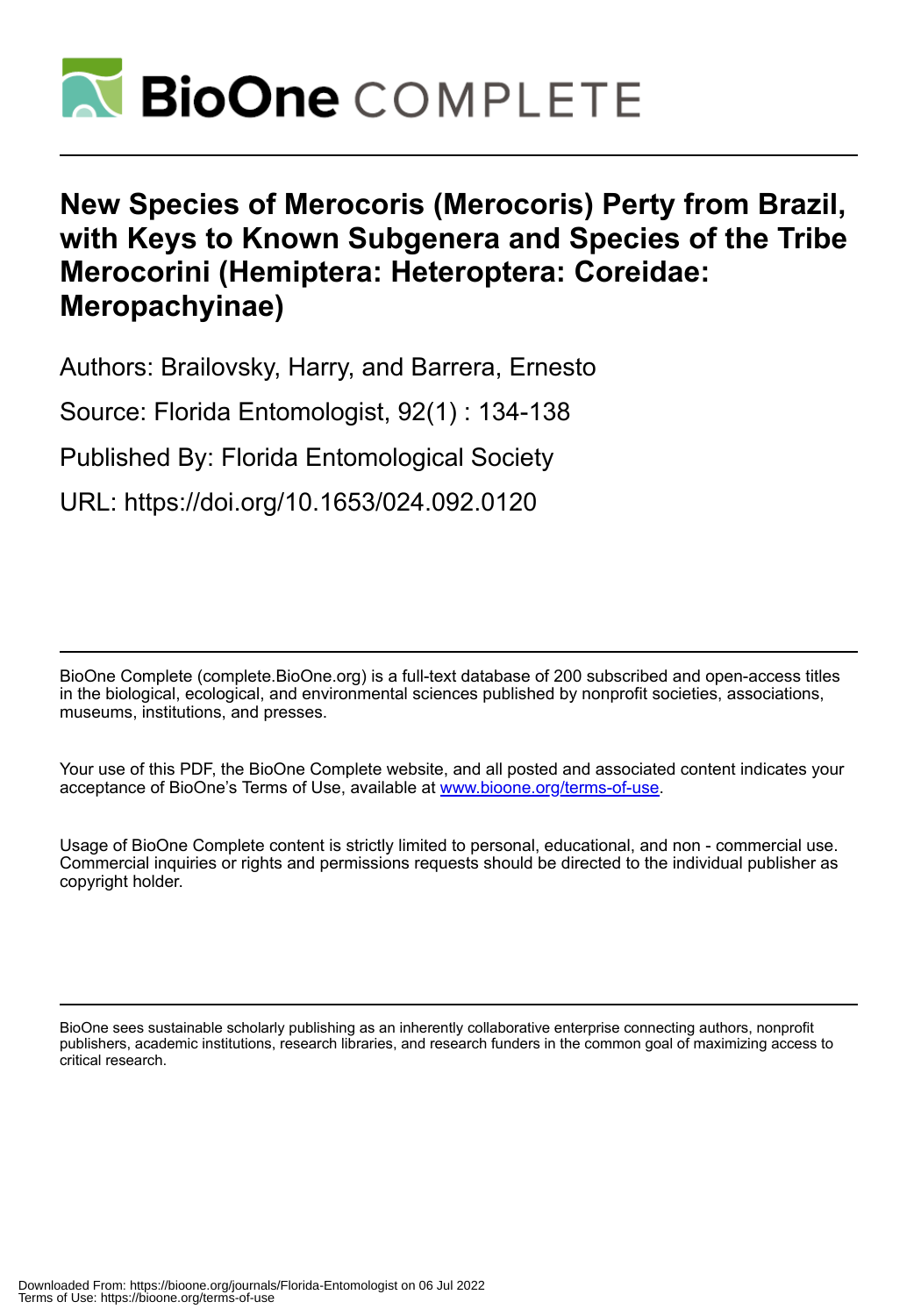# NEW SPECIES OF *MEROCORIS* (*MEROCORIS*) PERTY FROM BRAZIL, WITH KEYS TO KNOWN SUBGENERA AND SPECIES OF THE TRIBE MEROCORINI (HEMIPTERA: HETEROPTERA: COREIDAE: MEROPACHYINAE)

HARRY BRAILOVSKY AND ERNESTO BARRERA Departamento de Zoología, Instituto de Biología, Universidad Nacional Autónoma de México, Apdo Postal 70153, México D. F., 04510

#### **ABSTRACT**

A new species of the genus *Merocoris* subgenus *Merocoris* belonging to the coreid monobasic tribe Merocorini is described from Brazil under the name *M*. (*M*.) *tumulus.* Keys to the known subgenera and species of Merocorini are provided, along with dorsal view illustration of adult and drawings of parameres.

#### **RESUMEN**

Una nueva especie de coreido del género *Merocoris* subgénero *Merocoris* perteneciente a la tribu monobásica Merocorini se describe del Brasil con el nombre de *M*. (*M*.) *tumulus*. Se incluye una clave para separar los subgéneros y especies conocidas de Merocorini, así como una ilustración en vista dorsal del adulto y dibujos de los parámeros.

Translation provided by the authors.

The subfamily Meropachyinae Stål, restricted to the western hemisphere, is a relatively small group of Heteroptera characterized by having the distal end of hind tibiae ending beneath in a short projecting spine, the hind femur curved and usually strongly incrassate, and the hind coxae widely separated.

The subfamily include 26 genera divided into 3 tribes: Merocorini (1), Meropachyini (16), and Spathophorini (9), and the knowledge of them has been summarized recently by Brailovsky (1999), and Brailovsky & Barrera (1998, 2001).

The tribe Merocorini Stål 1870 is recognized by having the scutellum triangular, short, reaching onto base of claval commissure, with the commissure visible for virtually full length, the apex of scutellum elevated as a small knob, and the abdominal spiracles circular, tiny, and positioned between the anterior and middle third of each sternite (Kormilev 1954; Froeschner 1981).

The tribe is represented by a single genus *Merocoris* Perty with 2 subgenera and 6 species. The subgenus *Merocoris* (Perty 1830) is characterized by having the antenniferous tubercles unarmed, the anterolateral borders of pronotum smooth or with single tubercle, and the scutellar disk conically raised. The subgenus includes 3 South American species: *M.* (*M*.) *bergi* Mayr, 1879 (in Berg 1879), *M*. (*M*.) *elevatus* (Spinola 1837), and *M*. (*M*.) *tristis* Perty 1830. The subgenus *Corynocoris* Mayr, 1866, has the antenniferous tubercles externally armed with a stout spine, the anterolateral borders of pronotum with 2 or more tubercles, and the scutellar disk almost flat. This subgenus includes 3 species distributed in North

and Central America and the Greater Antilles: *M*. (*C*.) *curtatus* McAtee 1919, *M*. (*C*.) *distinctus* Dallas 1852, and *M*. (*C*.) *typhaeus* (Fabricius 1798).

In the present contribution 1 new species from Brazil, belonging to the subgenus *Merocoris* is described, and a revised key to the known subgenera and species assigned to the monobasic tribe Merocorini is included.

All measurements are given in millimeters. Repositories for specimens and abbreviations given in the text are as follows: The American Museum of Natural History, New York, USA (AMNH), The Natural History Museum, London (BMNH), University of Missouri, Columbia, Missouri, USA (UMRM), and Colección Entomológica del Instituto de Biología, Universidad Nacional Autónoma de México, D. F. (UNAM).

#### *Merocoris* (*Merocoris*) *tumulus*, **new species,** Fig. 1.

Holotype Male: Brazil: Mato Grosso, 12°49'S-51°45'W, 19 Nov 1968, W. J. Knight (Royal Soc. / Royal Geog. Soc.) (Xavantinal Cachimbo Expedition 1967-1968) (on Grassland) (BMNH). Paratypes: 1 female: Brazil, Para, Santa Isabel, 29 Oct 1968, J. and B. Bechyne (UNAM). 1 female: Brazil, Porto Santana (AP), 3 Jul 1961, J. and B. Bechyne (UMRM). 1 male: Brazil, Goias, Dianopolis, 25 Jan 1962, J. and B. Bechyne (UMRM). 1 male: Brazil, Mato Grosso, Faz. Rec. Franco, 6 Mar 196l, J. and B. Bechyne (UNAM).

*Description*: Male. Dorsal coloration: Head orange, with apex of juga, and outer face of ocelli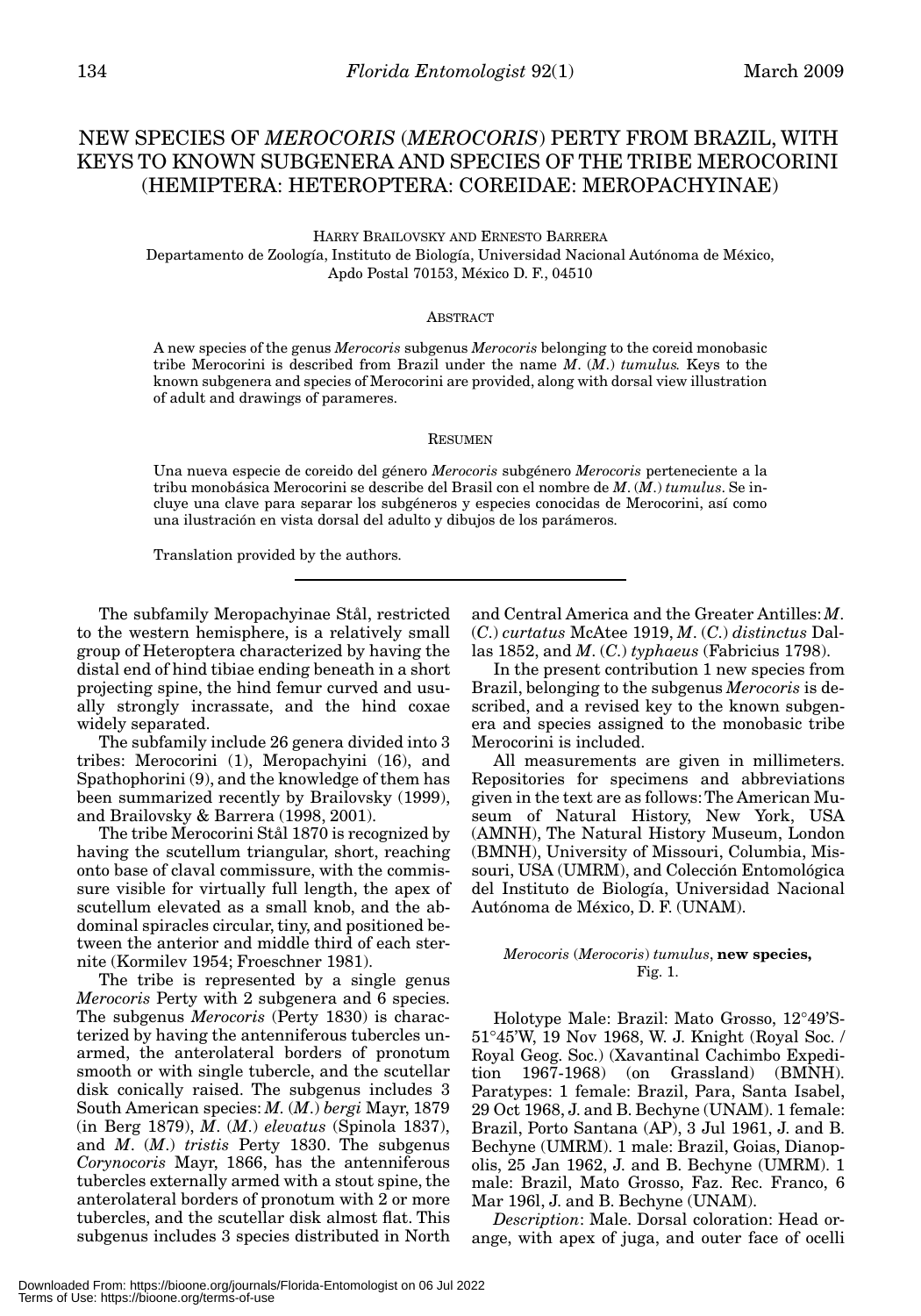black; antennal segments I and IV dark orange, and II and III dark orange with apical joint brown; pronotum orange hazel with humeral spines black; scutellum orange hazel, basally with 2 black spots lateral to midline; clavus orange hazel; corium orange hazel with 3 black spots near middle third of endocorium; hemelytral membrane dark brown; connexival segments III to VI glossy orange, VII glossy orange with posterior margin brown; abdominal segments III to VI glossy orange, VII glossy orange with wide brown spot at middle third. Ventral coloration: Orange hazel; rostral segment I reddish brown with apex yellow, II to IV reddish brown; pro-, meso-, and metasternum black; metathoracic peritreme dark yellow; evaporative area black; fore and middle legs with coxae, trochanter, and femora orange hazel, and tibiae orange hazel with 1 or 2 diffuse yellow rings; hind leg with coxa, trochanter, and femur dark brownish orange, and femoral spines brownish black; hind tibia dark orange with 3 diffuse yellow rings; tarsi of each leg with basal half of each tarsus dark yellow and apical half brownish black.

*Structure*: Body oblong-ovoid, small size, less than 7.00 mm. Head. Wider than long, triangular, porrect, much shorter than pronotal length, non declivent, and clearly projected anteriorly, between bases of antennae; interocular space near the middle third of each eye smooth, without spine or tubercle; tylus unarmed, apically globose, raised, extending anteriorly to and laterally higher than juga and antenniferous tubercles; juga unarmed; antenniferous tubercles unarmed, never contiguous, and the space between them wider than 1 tubercle; antennal segment I uniformly stout, subcylindrical, basally constricted, slightly curved outward, shorter than head; segments II and III robust, cylindrical, and IV thickest, fusiform; antennal segment IV the longest, I the shortest, and II slightly shorter than III, or II subequal to III; eyes prominent, hemispheric; ocelli set on tubercles; buccula rectangular, short, raised, entire, not projected beyond antenniferous tubercles, open posteriorly; rostrum reaching anterior or middle third of metasternum; rostral segment I not extending beyond posterior third of eye. Thorax.-Pronotum. Wider than long, trapeziform, strongly declivent; collar wide; frontal angles obtuse, not exposed; humeral angles projected on large, slender and acute spine, directed outward, and slightly backward; anterior border smooth, weakly curved; anterolateral borders obliquely straight, smooth, not emarginated; posterolateral borders straight, with upper third stout, tuberculate; triangular process broad, laminate; posterior border straight, smooth; calli flat, entire, separated at midline by two deep pits, each lateral to midpoint (Fig. 1.1). Prosternum sunken, with posterior third in front of the area between fore legs

produced into narrowed acute, tubercle; mesosternum and metasternum at midline with wide longitudinal furrow; metathoracic peritreme auriculiform; evaporating area poorly developed. Legs. Fore and middle femora slender, unarmed or with tiny tubercles; hind femur extending beyond apex of abdomen, curved, strongly clavate, the basal half very slender, the apical half abruptly incrassate, thickened, dorsally smooth, and ventrally armed with 2 rows of spines and tubercles; fore and middle tibiae unarmed; hind tibia shorter than femur, curved, compressed, with outer margin sulcate, inner margin not expanded, and apically armed with broad medium size spine. Scutellum. Longer than wide, triangular, shorter than clavus, acutely angulate; scutellar disk with high conical tubercle, directed upward, and weakly backward. Hemelytra. Macropterous, extending beyond apex of last abdominal segment; costal margin emarginated, shallowly concave near midpoint; apical margin long, oblique, almost straight; apical angle subacute to truncate. Abdomen. Connexivum scarcely raised above tergum, with posterior angle of each segment entire, not expanded into spine; abdominal spiracle circular, tiny, closer to anterior third of each sterna; abdominal sterna without median furrow. Genital capsule. Posteroventral edge weakly concave at midpoint, with lateral angles rounded. Paramere. Bilobate; outer and inner lobe rounded, and almost same size (Fig. 1.2-3). Integument. Finely and thickly pubescent; clothed with a mat of woolly pubescent hairs; scutellar disk basally with large black glabrous spots; central area of corium with large black glabrous spots, forming an irregular black patch; antennal segments I to IV and legs finely pubescent; pronotal disk smooth, without transversal ridges.

*Female*: Color and habitus similar to male holotype. Base of clavus and corium black; upper margin of propleura and metapleura with black marks; connexival segments VIII and IX yellow; dorsal abdominal segments III to IX black with odoriferous scars III-IV and IV-V dark orange; genital plates yellowish orange.

*Structur*e: Scutellar disk with high subconical tubercle directed upward. Genitalia. Abdominal sternite VII with plica and fissure; plica rectangular, narrowed; fissure with inner margin overlapping; gonocoxae I subtriangular, enlarged anteroposteriorly; paratergite VIII triangular, small, with spiracle visible; paratergite IX squarish, conspicuously larger than paratergite VIII.

*Variation*: (1) Ocellar tubercle, apex of tylus, and calli black. (2) Fore and middle tibiae orange hazel with 2 to 4 yellow rings. (3) Corium tinged with yellow. (4) Connexival segments III to V reddish orange, and VI-VII glossy orange with posterior margin brown. (5) Dorsal abdominal segment VII black with posterior margin yellow.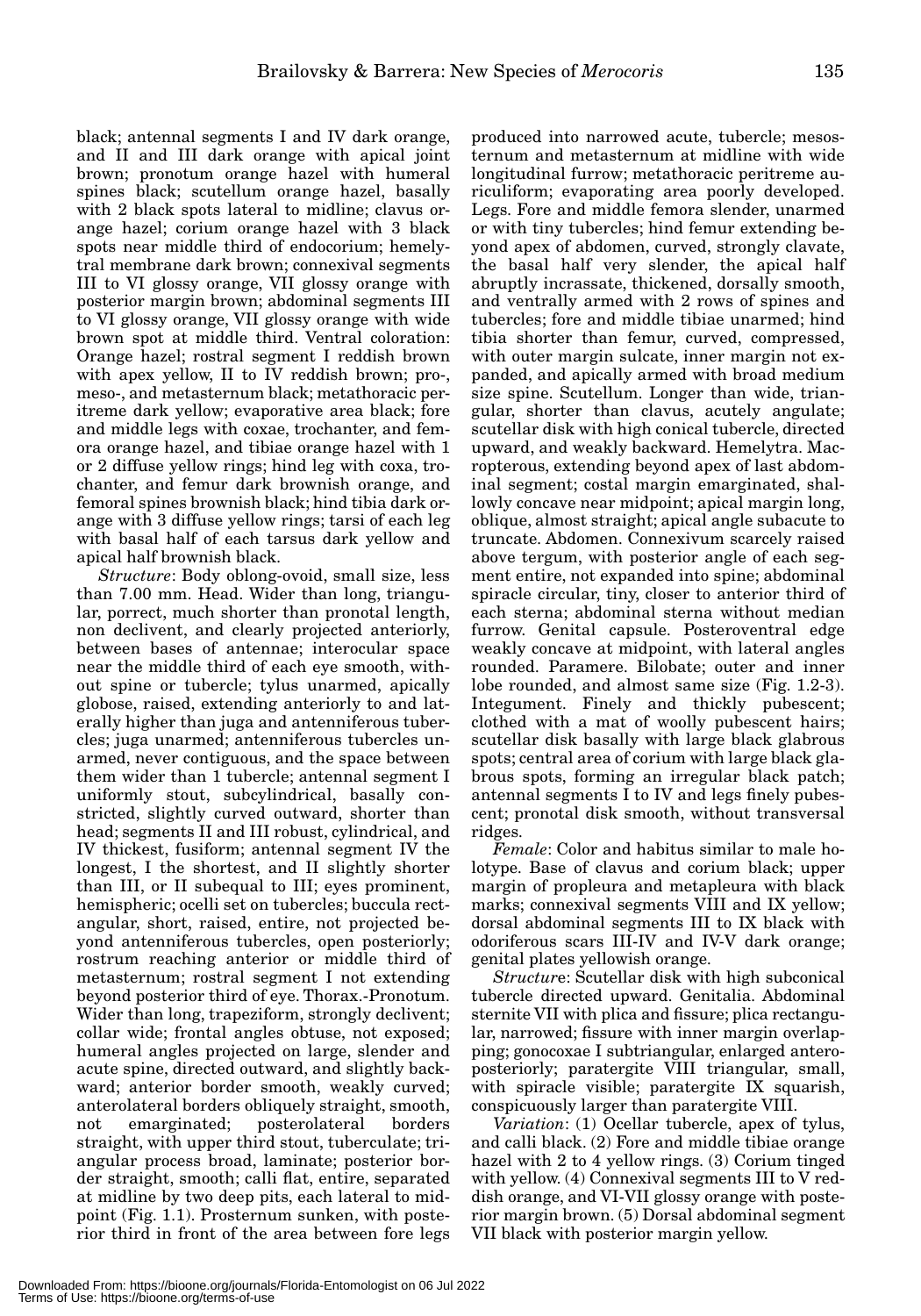

Fig. 1. *Merocoris tumulus* Brailovsky and Barrera. 1. Dorsal view. 2-3. Paramere.

*Measurements in mm*  $(n = 1)$ : Male (female). Head length 0.99 (0.80); width across eyes 1.17  $(1.10)$ ; interocular space 0.60  $(0.55)$ : interocellar space 0.31 (0.30); preocular distance 0.55 (0.40). Length of antennal segments: I, 0.62 (0.71); II, 0.63 (0.72); III, 0.65 (0.74); IV, 1.48 (1.58). Pronotum: Total length 1.36 (1.24); width across humeral angles 2.54 (2.23). Scutellar length 0.99 (0.86); width 0.77 (0.68). Total body length 6.83 (5.70).

*Etymology*: The specific name refers to the conspicuous conical tubercle at scutellar disk.

*Discussion*: This new species is related to *M.* (*M*.) *tristis* Perty in having the hind femur strongly clavate, swollen distally, with proximal half slender, the interocular space unarmed, the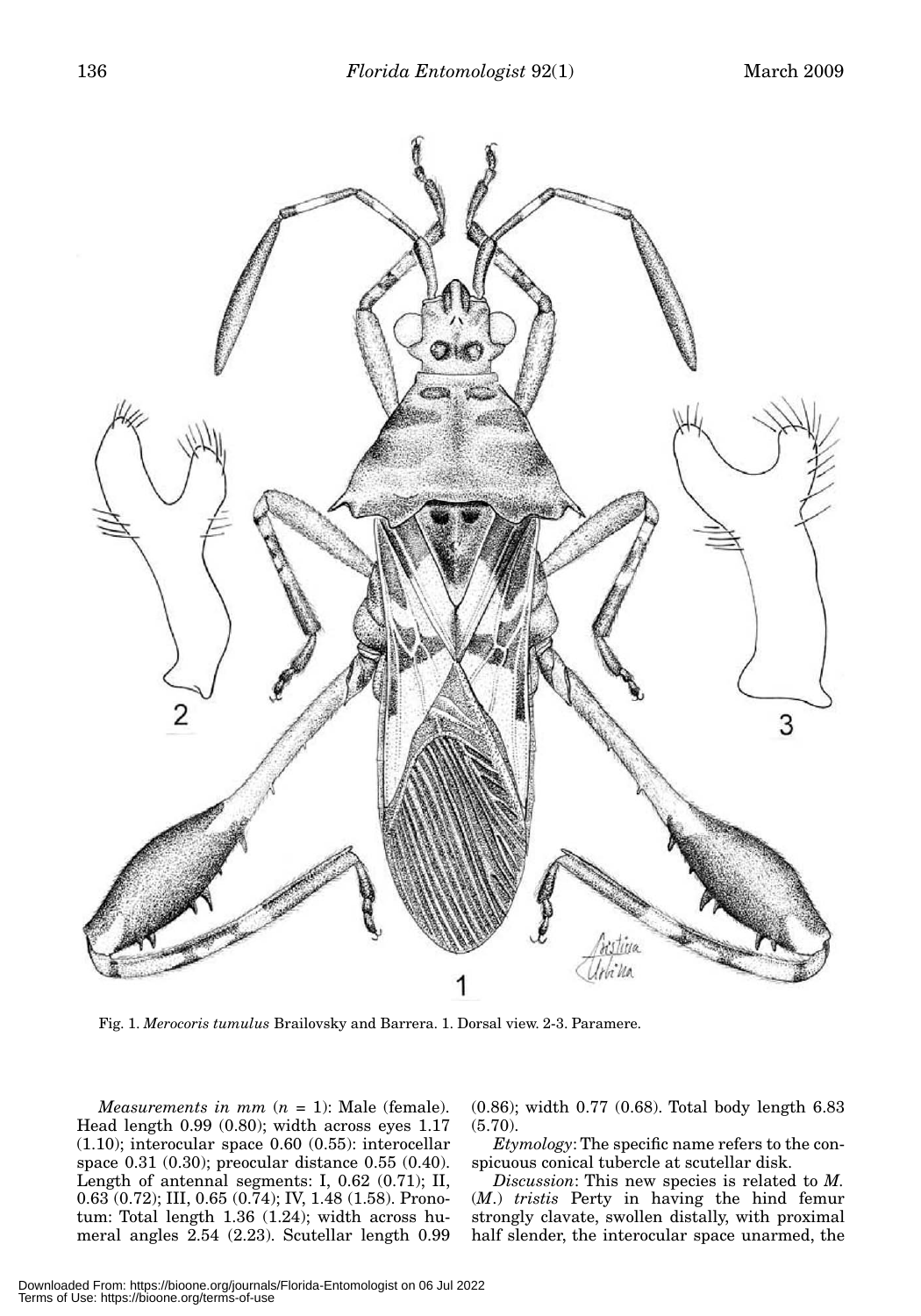pronotal disk smooth, and the anterolateral borders of pronotum entire. In *M*. (*M*.) *tumulus* the humeral angles are expanded into large and acute spines, directed outward and slightly backward, the upper margin of metapleura without large tubercular expansion and the body size shorter than

7.00 mm, and conspicuously slender. In *M*. (*M*.) *tristis* the humeral angles are almost obtuse with short spines, the upper margin of metapleura with large tubercular expansion, and the body length longer than 8.50 and robust.

### KEY TO KNOWN SUBGENERA AND SPECIES OF *MEROCORIS*

| 1. Antenniferous tubercles unarmed; anterolateral borders of pronotum smooth or with only one tubercle; scutellar<br>disk with high conical tubercle directed upward and eventually backward  Merocoris Perty 2                   |
|-----------------------------------------------------------------------------------------------------------------------------------------------------------------------------------------------------------------------------------|
| 1'. Antenniferous tubercles armed; anterolateral borders of pronotum with two or more tubercles; scutellar disk al-                                                                                                               |
| 2. Hind femur gradually incrassate from base toward apex; interocular space with short tubercle near the inner                                                                                                                    |
| 2'. Hind femur strongly clavate, swollen distally, with proximal half slender; interocular space unarmed 3                                                                                                                        |
| 3. Pronotal disk with 2 to 6 transversal ridges; anterolateral borders of pronotum with large tubercle near middle                                                                                                                |
|                                                                                                                                                                                                                                   |
| 4. Humeral angles expanded into large and acute spine directed outward and slightly backward; upper margin<br>of metapleura without large tubercular expansion; body length less than 7.00 mm, and slender                        |
| 4'. Humeral angles with short and obtuse spine; upper margin of metapleura with large tubercular expansion; body                                                                                                                  |
| 5. Head subtriangular prolonged anteriorly between the bases of the antenniferous tubercles; interocular space<br>with short tubercle near the inner border of each eye; antennal segment I subclavate, tapering toward the       |
| 5'. Head nearly quadrate, not conspicuously prolonged in front the bases of the antenniferous tubercles; interocular<br>space unarmed; antennal segment I stout, constricted basally only, and densely pubescent with hairs thick |
| 6. Antennal segment IV elongate, subequal to or longer than II and III taken together; humeral angles obtuse                                                                                                                      |
| 6'. Antennal segment IV robust, shorter than II and III taken together; humeral angles subacute, more or less bifid                                                                                                               |

# **ACKNOWLEDGMENTS**

We are grateful to the following individuals and institutions for loan and donations of specimens used in this study: Randall T. Schuh (AMNH); Mick Webb (BMNH); and Robert Sites (UMRM). Special thanks to Cristina Urbina for the fine dorsal view illustration.

## REFERENCES CITED

- BERG, C. 1879. Hemiptera Argentina: ensayo de una monografía de los Hemípteros Heterópteros y Homópteros de la Republica Argentina. Anales Sociedad Científica Argentina 5: 231-260.
- BRAILOVSKY, H. 1999. The tribe Merophachydini with descriptions of five new genera, synonymical notes, and a key to the genera (Heteroptera: Coreidae: Meropachydinae). Proc. Entomol. Soc. Washington 101(3): 573-594.
- BRAILOVSKY, H., AND BARRERA, E. 1998. A new genus, two new species, and synonymical notes on the tribe

Spathophorini (Heteroptera: Coreidae: Meropachydinae), with a key to genera of the tribe. Proc. Entomol. Soc. Washington 100(4): 746-754.

- BRAILOVSKY, H., AND BARRERA, E. 2001. A further contribution to the systematics of the tribe Meropachyini (Heteroptera: Coreidae: Meropachyinae). Florida Entomol. 84(4): 613-627.
- DALLAS, W. L. 1852. List of the Specimens of Hemipterous Insects in the Collection of the British Museum, Part II. London: Taylor & Francis Inc. pp. 369-592.
- FABRICIUS, J. C. 1798. Supplementum Entomologiae Systematicae. Apud Proft et Storch, Haafniae pp. 1-572.
- FROESCHNER, R. C. 1981. Heteroptera or true bugs of Ecuador: A partial catalog. Smithsonian Contributions to Zoology 322: 1-147.
- KORMILEV, N. A. 1954. Notas sobre Coreidae neotropicales II; (Hemiptera Merocorinae de la Argentina y países limítrofes. Rev. Ecuat. Ent. Par. 2(1-2): 153- 187.
- MAYR, G. L. 1866. Hemiptera, in Reise des Österreichischen Freggate Novara um die Erde in den Jahren